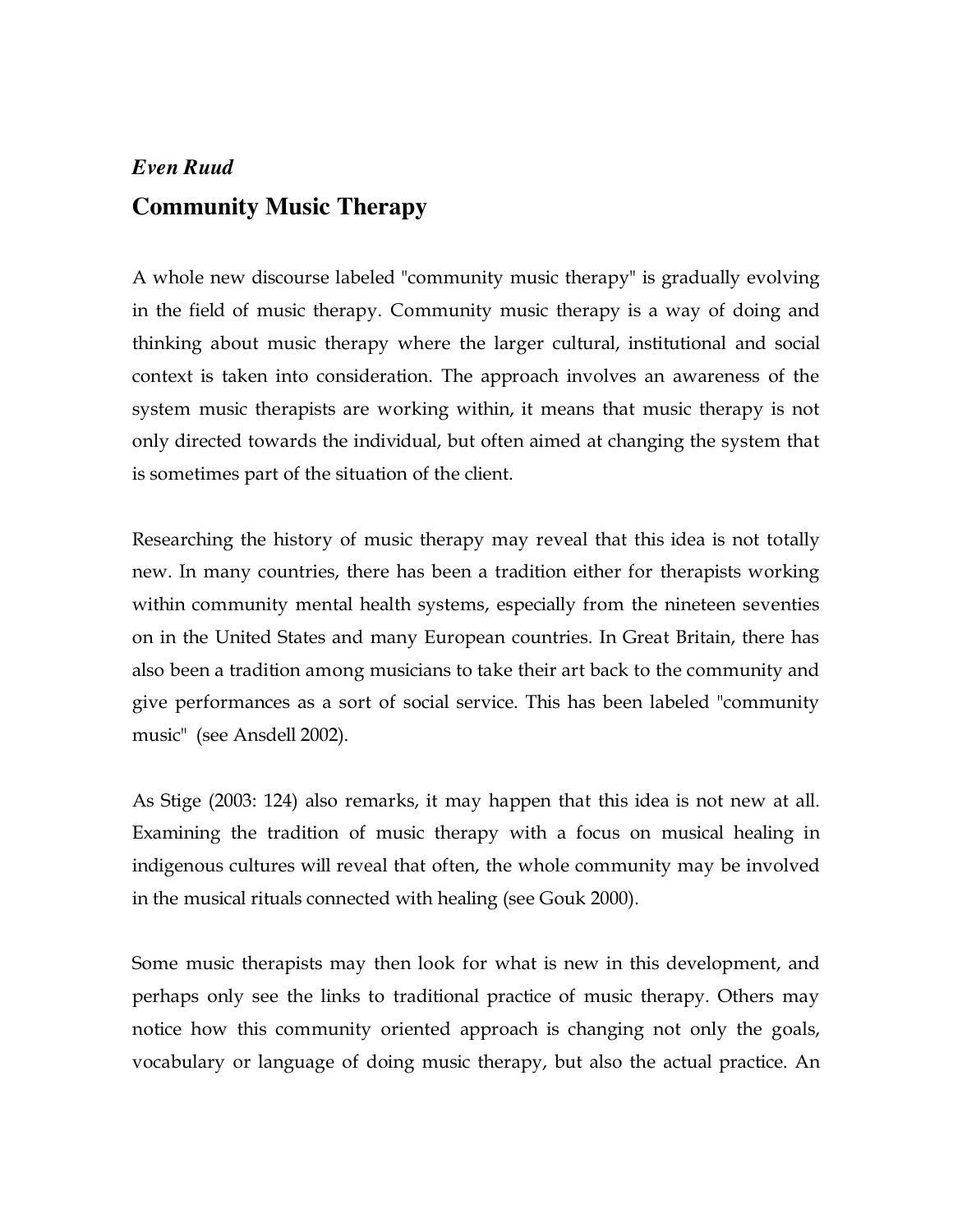approach to the use of music in therapy which is sensitive to cultures and contexts speaks more of acts of *solidarity* and *social change*. It tells stories of music as *building identities*, as a means to *empower* and install *agency*. A community music therapy talks about how to humanize communities and institutions, it is concerned with *health promotion* and *mutual caring*.

# **Definitions**

When Ken Bruscia in his "Defining Music Therapy" from 1998 set out to outline different areas of practice in music therapy, he included a chapter on "Ecological practices". Bruscia writes that the primary focus here is on "promoting health within and between various layers of the socio-cultural community and/or physical environment" (Bruscia 1998:229). Bruscia specifies further:

"This includes all work which focuses on the family, workplace, community, society, culture, or physical environment, either because the health of the ecological unit itself is at risk and therefore in need of intervention, or because the unit in some way causes or contributes to the health problems of its members. Also included are any efforts to form, build, or sustain communities through music therapy. Thus, this area of practice expands the notion of "client" to include a community, environment, ecological context, or individual whose health problem is ecological in nature. Thus, helping an individual to become healthier is not viewed as a separate enterprise from improving the health of the ecological context within which the individual lives; conversely, helping any ecological context to become healthier is not a separate enterprise from improving the health of its members; and helping individual and ecology to relate to one another harmoniously makes both healthier".

Bruscia underlines how so-called "system theory" is an influential philosophy in this area of practice. In the twentieth century, as a result of influences from *information- and communication theory*, it was gradually realized how phenomena in the world, or in a field of study are interrelated. What has emerged under the label of *system theory* is an approach within science which is concerned with how we are interacting with the world. System theory suggests an alternative to the traditional cause and effect model within science, i.e. a circular model of understanding how phenomena are interacting. System theory was influenced by cybernetics which is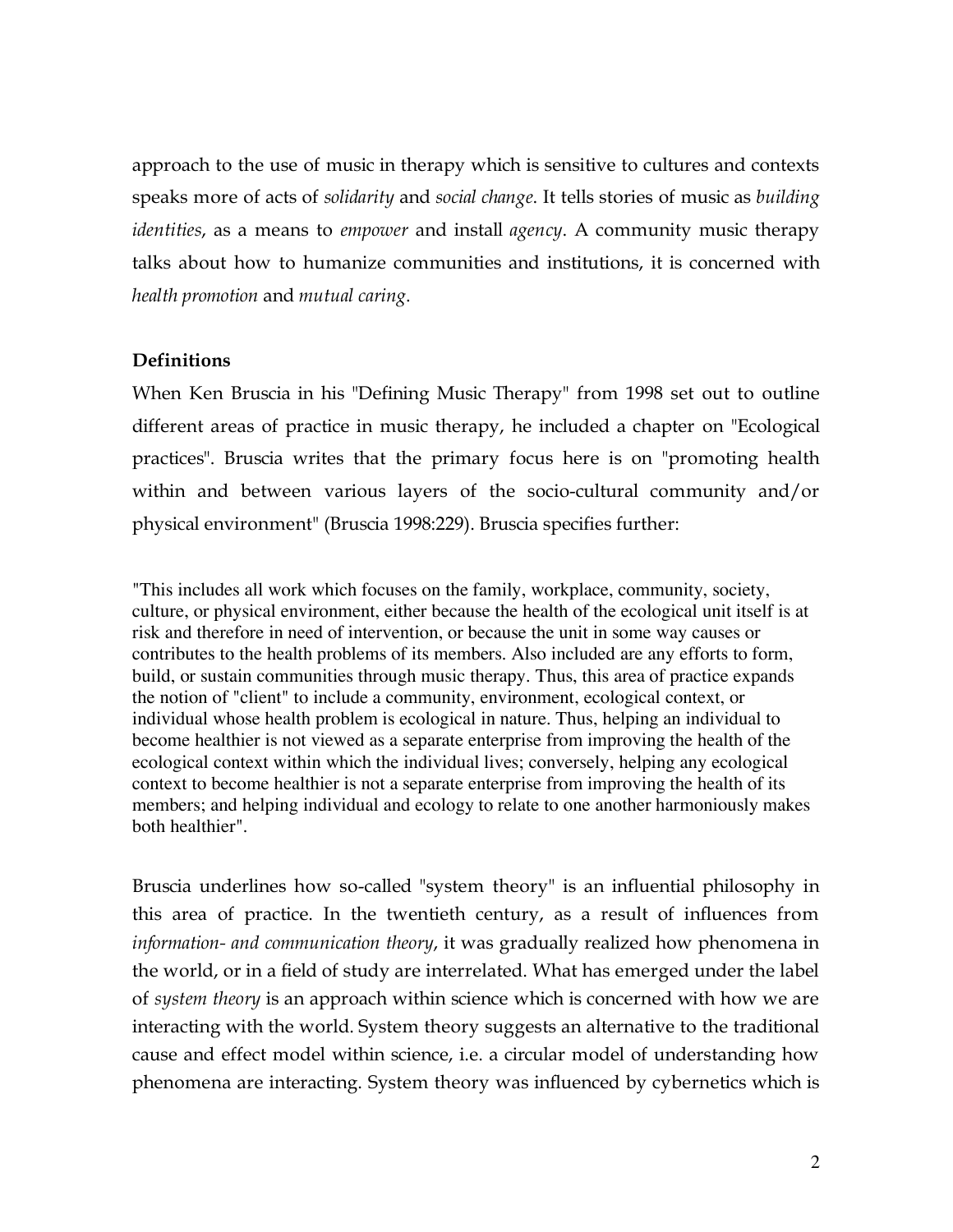concerned about the regulation and control (feedback) of movements within different types of systems. Influential scientists were Norbert Wiener and Ludwig von Bertalanffy. An important principle was formulated by the latter when he described how the whole is larger than the sum of its parts: When I see with both my eyes, I see more than twice as good than with one eye alone. In addition I have depth vision and I can judge distance (see aslo Kenny 1989).

#### **The traditional way**

When music therapy was reinvented as a modern profession in the middle of last century, it became affiliated with established institutions and ideologies. Music therapy was incorporated into university programs and research was initiated within a natural science paradigm. Music therapy was constructed as a treatment profession where the individual relation between a client and a therapist was foregrounded. Therapy was performed within medical or special educational frames and music became a means to establish and regulate the basic therapeutic relation. For many years, music therapy seemed less preoccupied with larger social forces or cultural contexts. Music therapists insisted upon the boundaries between their discipline and others such as music education, community musical practices or alternative healing medicines.

Thus, music therapy was performed inside the institution, in the music therapy room. There were few links to the world outside; sometimes even other children, parents and siblings were not involved in the therapy. The biomedical model of illness did not allow to challenge how social and material conditions, social networks or cultural contexts could be taken into consideration when therapeutic measures where taken. Systemic thinking were still not developed within music therapy.

# **A "New Music Therapy"**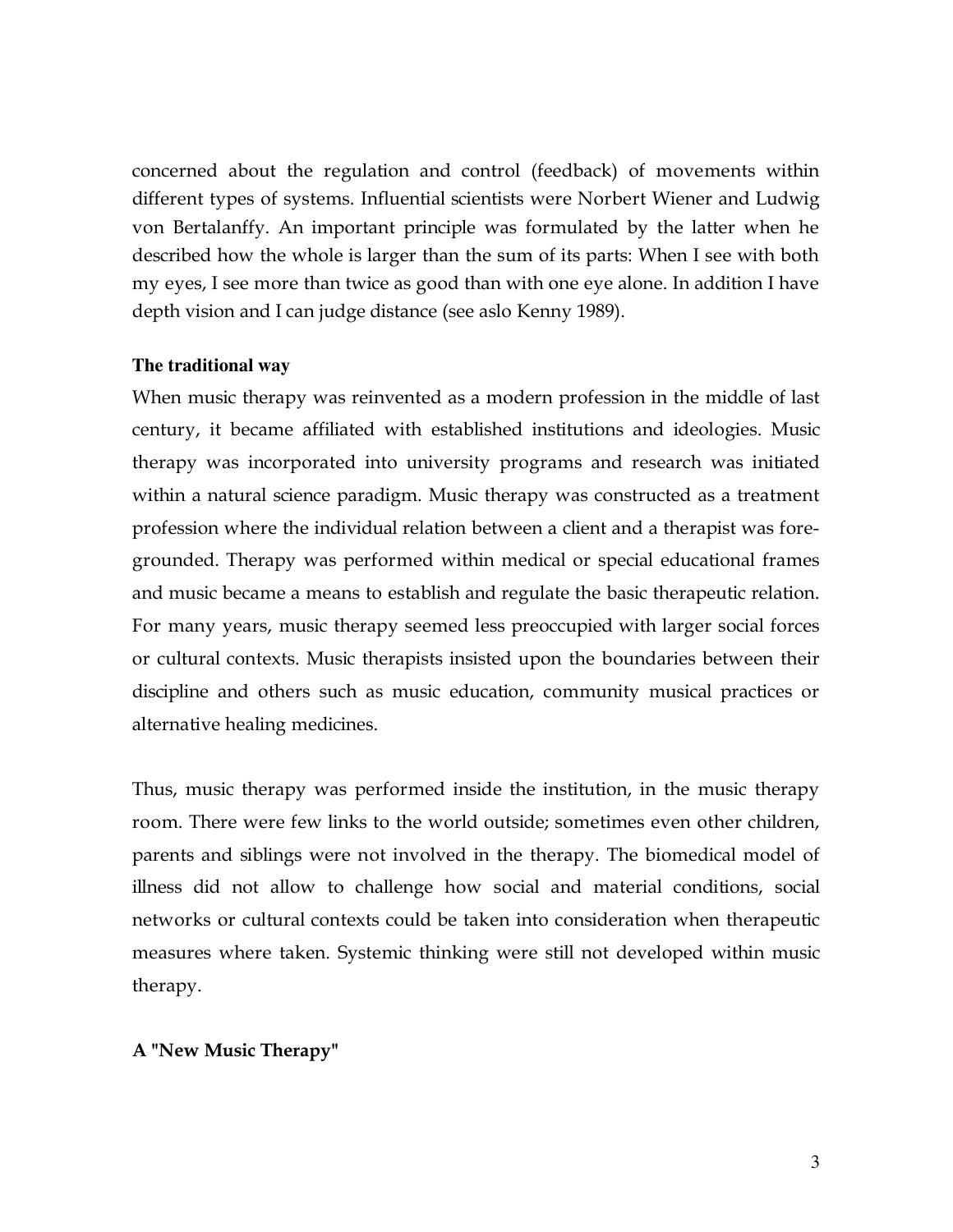Gradually, music therapists have come to realize that ill-health and handicaps have to be seen within a totality, as part of social systems and embedded in material processes. People become ill, sometimes not because of physical processes, but because they become disempowered by ignorance and lack of social understanding. Music therapists have come to see how their tool, music, may be a unique tool to involve other persons, to empower and make visible persons who because of their ill-health and handicap have lost access to symbols and expressive means so important in every culture. Music therapists are now on the way to use music to bridge the gap between individuals and communities, to create a space for common musicking and sharing of artistic and human values.

Music therapists are increasingly more often working with whole communities. They do not only work with individual problems, but focus on systemic interventions, how music can *build networks*, *provide symbolic means* for underprivileged individuals or use music to *empower subordinated groups*. Music has again become a social resource, a way to *heal and strengthen communities* as well as individuals. Music therapists may soon become health music psychologist and start to teach people to take care of their own health needs through music. Musicking thus will be seen as a kind of "immunogen behavior", that is, a health performing practice, in the same spirit as Pythagoras when he practiced his music at the root in our culture.

#### **Three examples from Norway**

In order to exemplify some of the recent trends within a community oriented approach to music therapy, I will give three examples from Norway. First of all, it is to be noted that music therapy in Norway, since the start in the nineteen seventies, always were concerned with larger cultural issues. This meant in the way concepts of health, illness and therapy were conceived, as well as how music was understood as a cultural concept (Ruud 1990).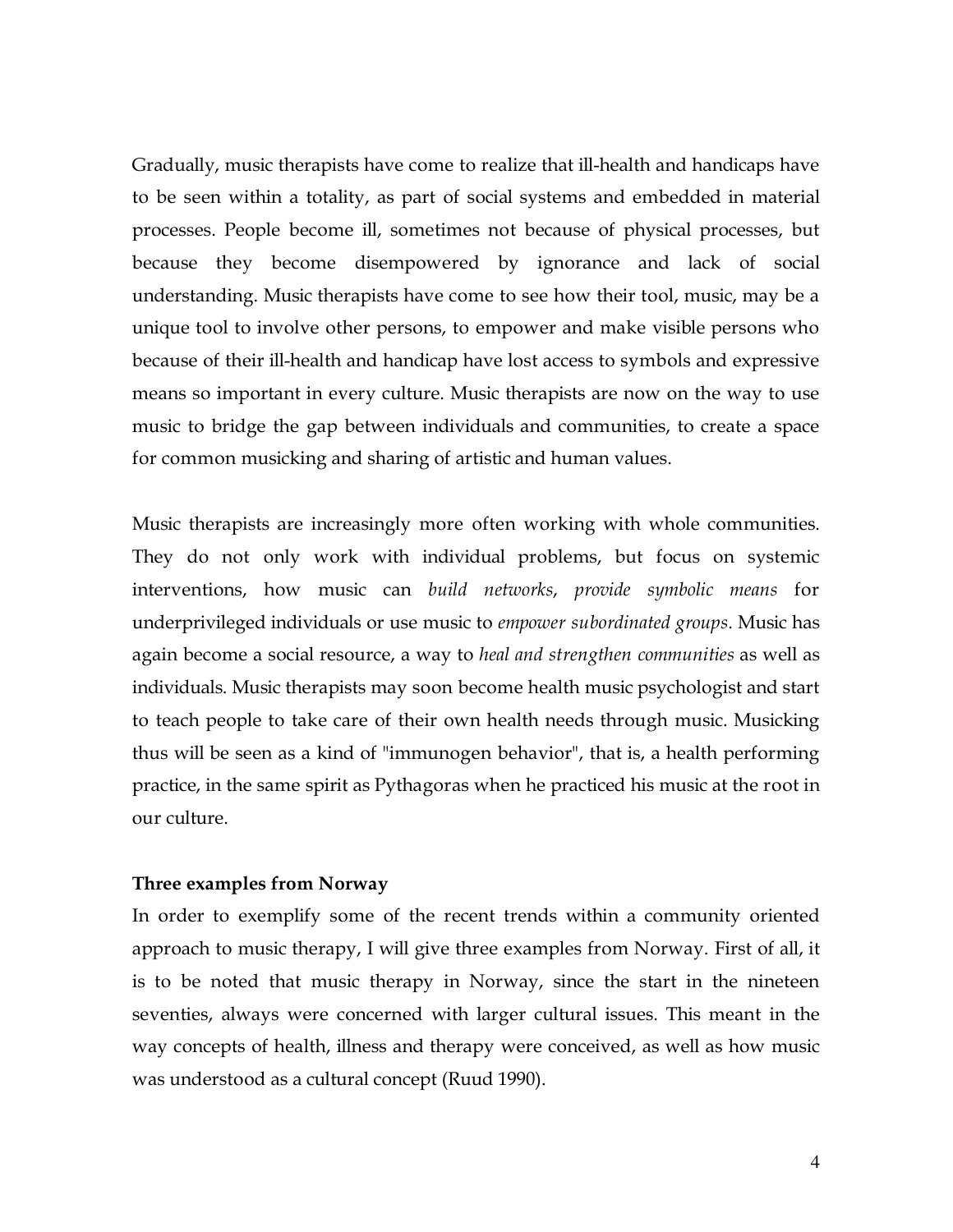First of all, music therapy was defined as "the use of music to give people new possibilities for action (Ruud 1990). Then it was thought how "illness" not only concerned the biological situation of the individual, but had to be seen as a situation were the persons situatedness in society was considered. Last, it became important for music therapy in Norway to build their practice upon the prevailing musical codes in society. It was felt that basic to music communication was the need to use music which resonated with the cultural group music therapist were involved with. This meant, for instance, that amateur music activity, rock bands or children's music often made the point of departure for common musicking.

The first example, taken from Stige (2002, 2003), will illustrated how music therapist may involve the larger community in their planning for music therapy. Already in the eighties, Stige initiated a music therapy project which aimed at integrating persons with mental handicaps into the society. Stige noticed how individuals with such handicaps were segregated from communal music life. They were not included in local band activity and thus not able to share the symbolic resources inherent in musical life which may give full membership to the local community. In addition to provide these handicapped persons the musical resources necessary to take part in communal musical activity, Stige also had to work on the attitudes and practices prevailing in the local music groups. By installing short term performance projects which involved all groups, he manage to break down some of the boundaries which kept the mentally handicapped person isolated or segregated from mainstream local life. In this case, working through the idiom of local brass band music became of central importance.

The other example involves the music therapist Venja Ruud Nilsen, who for a number of years has been working with female inmates in a woman's prison. Nilsen has been offering weekly band rehearsals with the inmates. This has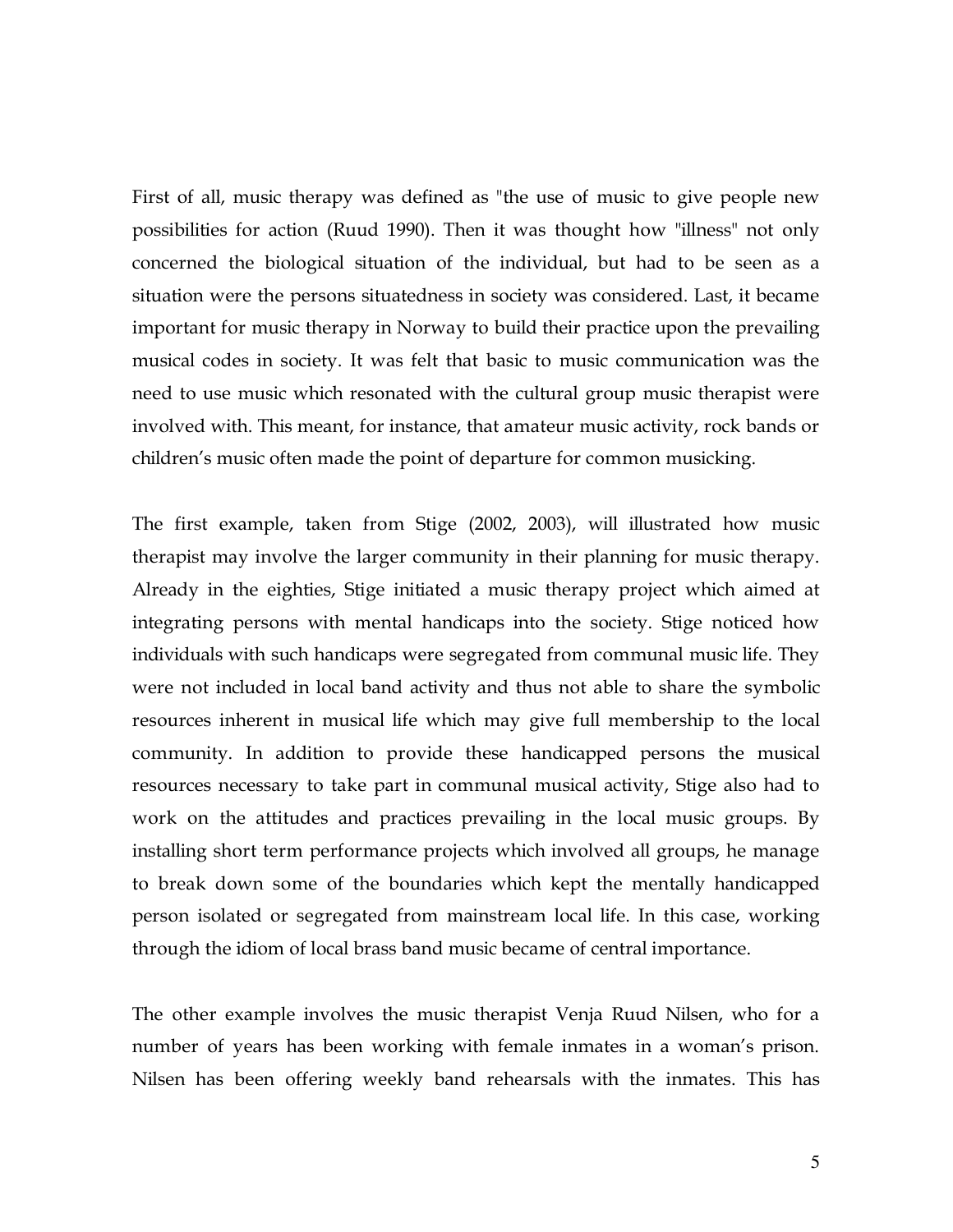throughout the years led to a culture of rock bands within this group, which means that many of these ladies now has become quite proficient as musicians. Nilsen also offers participation in groups or rock bands when the woman are released from prison. As we know from the politics of criminal care, these kinds of supportive activities are crucial to the survival and staying away from drugs and out of prisons for these individuals.

The last example is taken from the work of Trygve Aasgaard (Aasgaard 2000, 2002), who in his doctoral research has shown how music may be applied within the medical hospital among children with severe diseases to install a culture of creativity in the hospital wards. Aasgaard gave music therapy in the form of song creation to children hospitalized with severe diseases, i.e. cancer. He then studied how the life of these songs composed by the child and the therapist together, affected not only the life and situation of the child, but his whole relation to the nursing staff, the child's families and friends at home. By arranging the songs for the staffs choir and band, medical staff could interact with the children in another modality. Children did not only fell back in their "sick" role, but instead saw them selves as small composers, being able to express and communicate their situation through artistic means.

In all these examples we may witness how the music therapists are not only approaching the individual in isolation, but look for how the larger societal or institutional context may be involved in their work. They all utilized musical forms well established and known within the culture of the persons they are working in. Their work also involves other persons in the system of the clients - doctors, nurses, neighbours, parents or friends. Their "clients" are not only the individual involved, but extends to larger units, such as local communities or hospital wards. Music therapy do not stop by the music room, but concrete measures are taken to build links to other persons in the systems which the clients takes part in.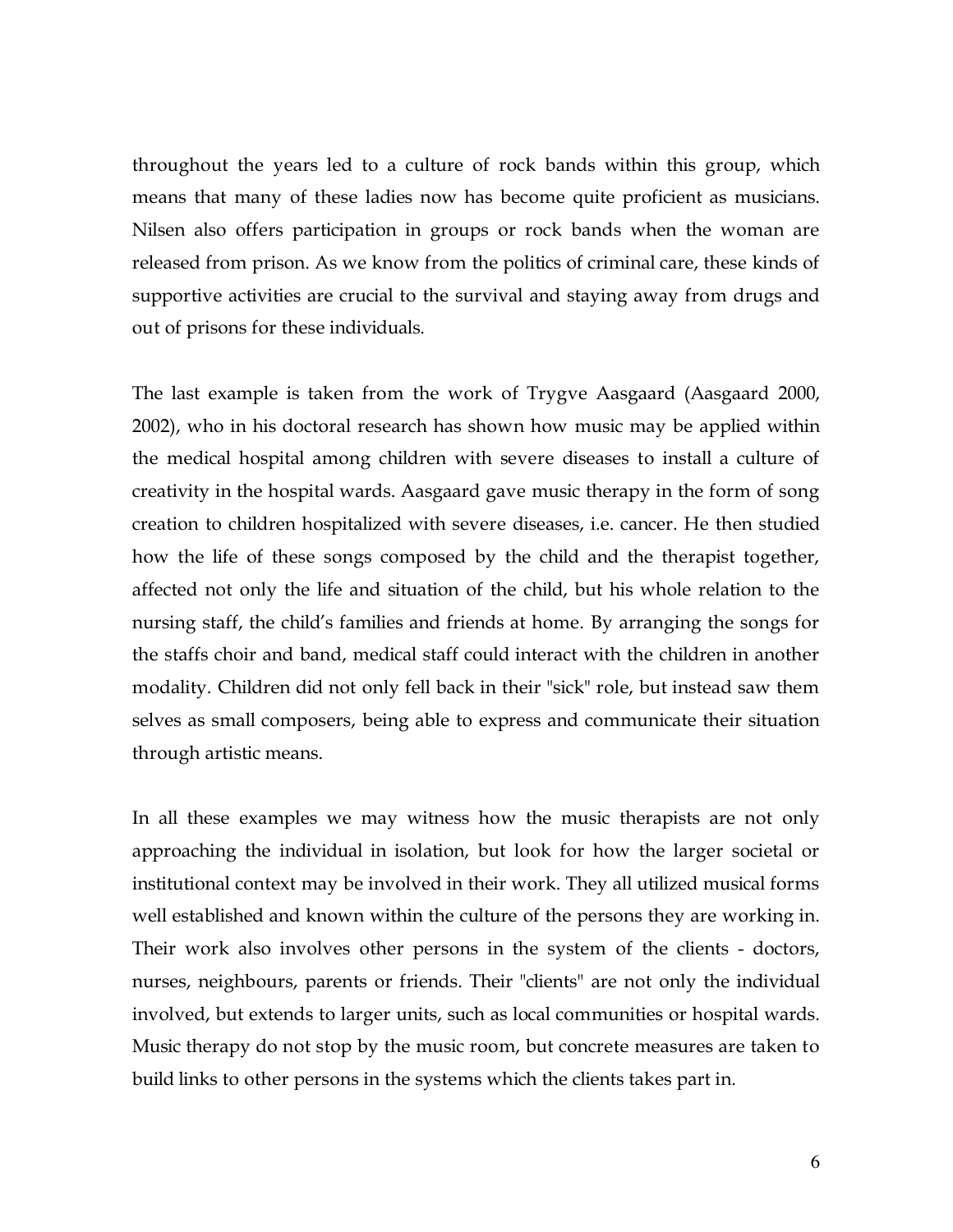### **Cultural issues in music therapy**

Ecological practices, or community music therapy, challenge traditional boundaries and definitions of music therapy. It takes serious how culture informs our ways of perceiving therapeutic needs, it seeks to develop new perspectives, role identities and ways of doing music therapy. This is indeed vitalizing ideas for the socially engaged music therapist.

For some of us who entered music therapy during the seventies, we had the idea how music might become an important factor in social change (see Ruud 1988). We saw music therapy much as an orientation towards life, as a social movement, in addition to a treatment profession. Although we had no way to express this idea clearly, it informed our ways of doing and theorizing music therapy. Today, we are witnessing how music therapists are crossing the boundaries between "therapy" and "community music making". We can see how music therapy takes part in reclaiming some of the original functions of music in our culture.

Music ethnography has demonstrated how music in some form or another exists in all human cultures. It also seems that music always had a regulative role in the culture concerning the individual's place in cosmology, in healing rituals, educational settings or in building relations and networks. In contemporary society, although many of the earlier functions of music may have become less obvious, music seems to serve a whole array of functions ranging from social control to ideological maintenance within the institutions of religion, politics and art. Increasingly, music sociologists and psychologists also report about the power of everyday musicking to energize our lives, to emotionally prepare us to cope with the technologized world (DeNora 2000, Juslin and Sloboda 2001).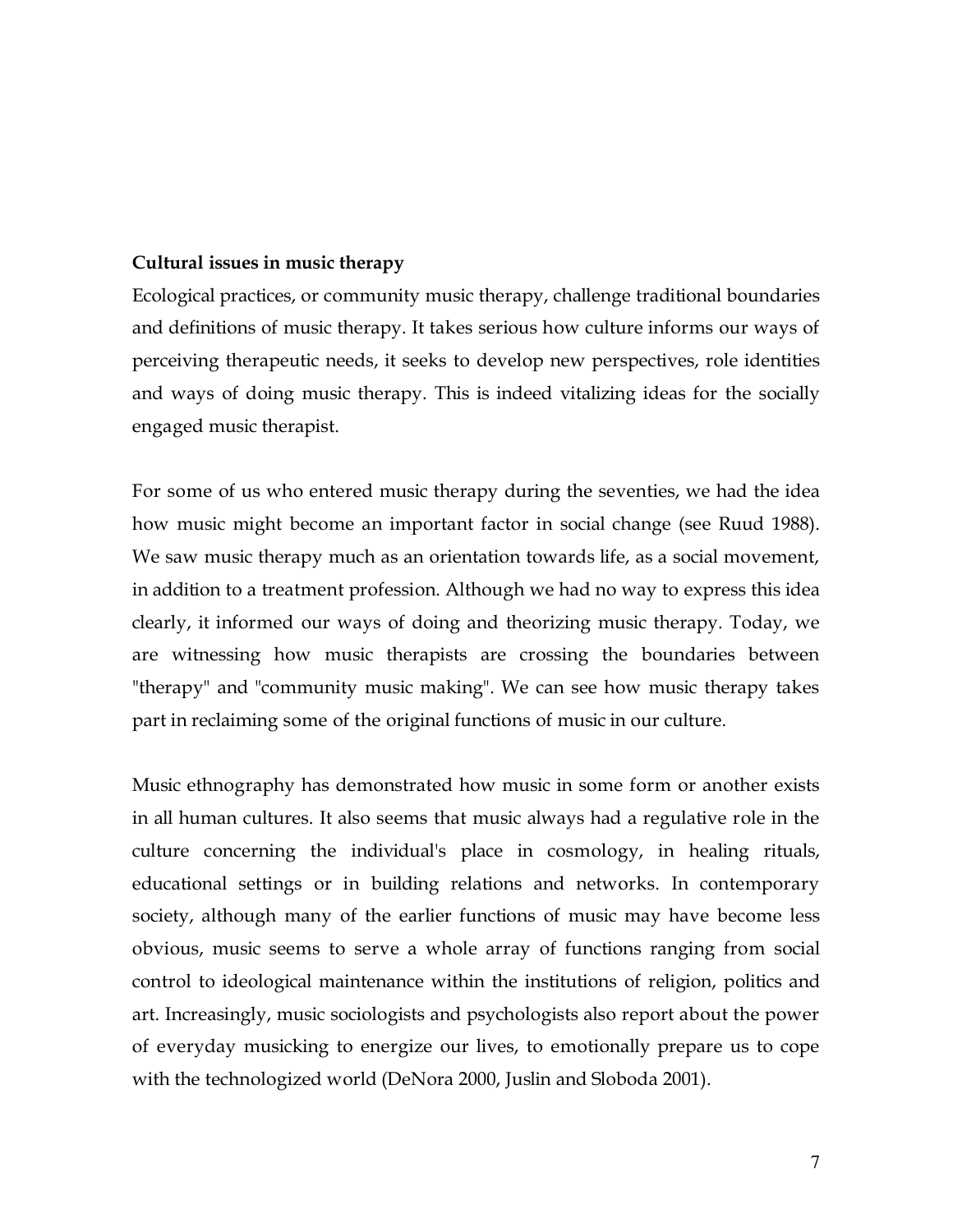Although music always served everyday needs in our culture, such needs and functions were gradually placed in the background. From the eigthteenth century on, we saw the installation of an aesthetics of music which insisted upon the pure and uncontaminated contemplation of the musical art work as the paradigmatic relation to music. Music was taken away from everyday life and cultivated in concert halls and conservatories. The result has been an highly elitist art form, ideologically separated from "low culture" through an aesthetic discourse where music is constructed as autonomous and universal, complex and original.

Something was lost when music became an art-form within an aesthetics which became disentangled from everyday life and separated into its own sphere. Music became non-instrumental and not intended to serve any practical purposes in life. This process may have come to its end. Within the postmodern climate, the process of differensiation and fragmentation, which characterize modernity are met with a process of integration and a search for wholeness. We are witnessing how the arts are corroborating with the economic spheres, how music is taken into marketing as well as medicine.

The postmodern climate, which challenges much music education as well as public support for the arts has led to a more inclusive attitude towards the value of popular musical forms. The boundaries between high and low are not any longer easily justified.

At the same time, music sociologists and music psychologists are discovering how people are using music to regulate and control their emotional behavior (DeNora 2000) and take care of their health needs through music (Ruud 2002). Music is used for identity building (Ruud 1997), relaxation, to cope with stress, to release pain or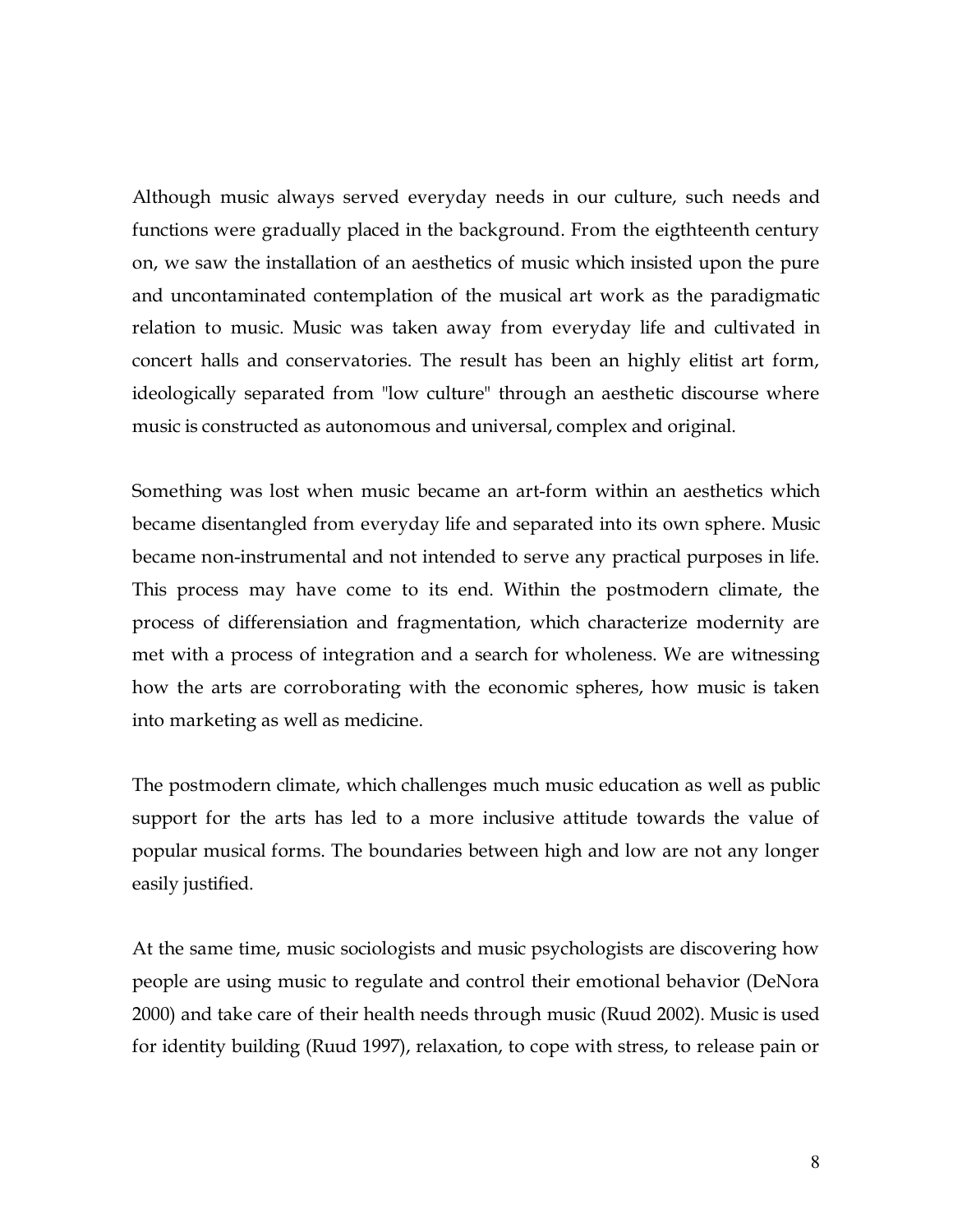to regulate sleep patterns. People bring their own soundtracks and personal stereo into the urban landscapes to regulate their moods and attentions (Bull 2000).

#### **Music as a Cultural Immunogen**

It may sound trivial to claim that music is a kind of technology, a means of achieving something beyond itself – in this case, improved health. DeNora applies the concept of "affordance" to argue how music may allow certain kinds of uses or interpretations. The term "affordance" is used in accordance with the psychologist Gibson's ecological approach to perception. In relation to music therapy, we could say that music has a phenomenological profile (Sloboda & Juslin 2001) which affords affect to emerge (see Clarke 2003, DeNora 2000).This again may be due to the release of associations or external references made by music, or our experiencing structural expectations within music itself. This emotional impact of music may be utilized in various contexts related to the promotion and maintenance of health.

When sociologists of music started to talk to people in addition to theorizing about the relation between music and society, it became obvious that music serves a whole spectrum of everyday needs. As British music sociologist Tia DeNora, along with researchers from music psychology and cultural studies, observes, music is present in a variety of social and personal contexts where mood is regulated, attention is focused and energy is channelled (DeNora, 2000). Music creates an emotional and cognitive context that is conducive to a feeling of wellbeing, a state of alertness or relaxation in accordance with the needs of the situation. Sociologically speaking, musicking is a way to regulate the relationship between the person and the situation, between our psychological state and the demands that stem from our surroundings.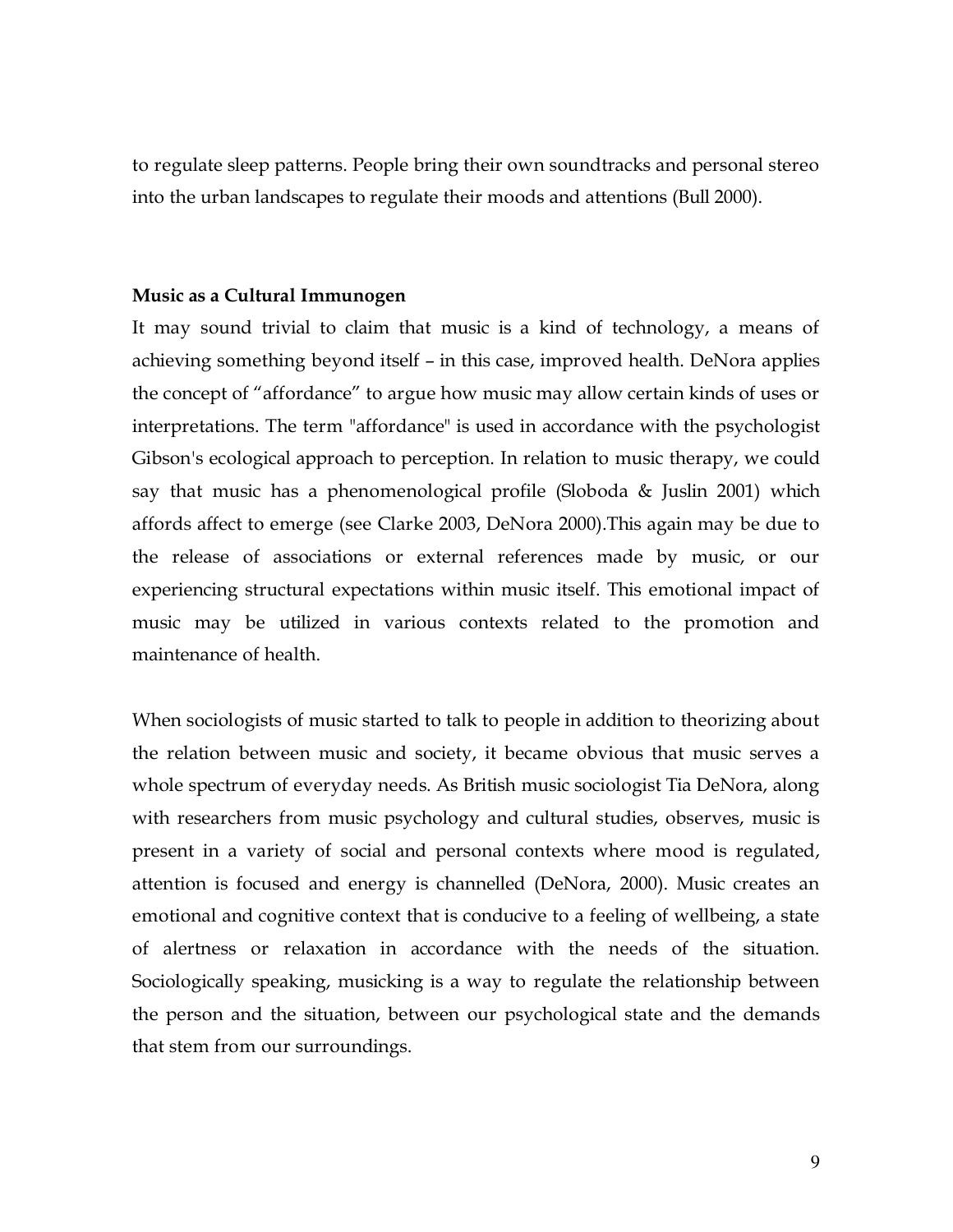Arguing along these lines, we could say that music plays a role in our lives much like other behaviour or habits prescribed by health authorities and media in order to regulate our lives towards improved health. Of course, when it comes to healthpromoting behaviour, most attention is directed towards physical exercise, food, drug, alcohol habits or sexual behaviour (Taylor, 1995; Ogden, 2000). Within the emerging field of health psychology, the study of health behaviour sometimes focuses upon behaviours that may protect health, called "behavioural immunogens" (Matarazzo, 1984, in Ogden, 2000:13). I cannot see any reason why we could not conceive of music as a form of behavioural or *cultural immunogen* along with other behavioural immunogens like brushing our teeth, the use of safety belts, good sleeping habits and so on.

If we link this cultural practice to the practice of community music therapy, we could argue that music therapy, as a discipline of study, has the responsibility to point out how music can be an important part of health planning and promotion, both for the individual and the society at large.

I think these ideas should be incorporated into the information music therapists give to the society along with the information about harmful effects of sound, such as environmental noise pollution and the damaging effects of excessively high volume.

# **Health and quality of life**

There seem to be two main conceptions of "health" within the common discourse. In a biomedical context, to be in a state of health is taken to mean to live without disease. Many people, however, when asked about their personal understanding of the concept, renounce this vacuum concept of health (Ogden, 2000: 43). Instead, people tend to think of "health" as a state of being which implies a certain surplus of energy, a state of positive wellbeing, not a state of absence of disease.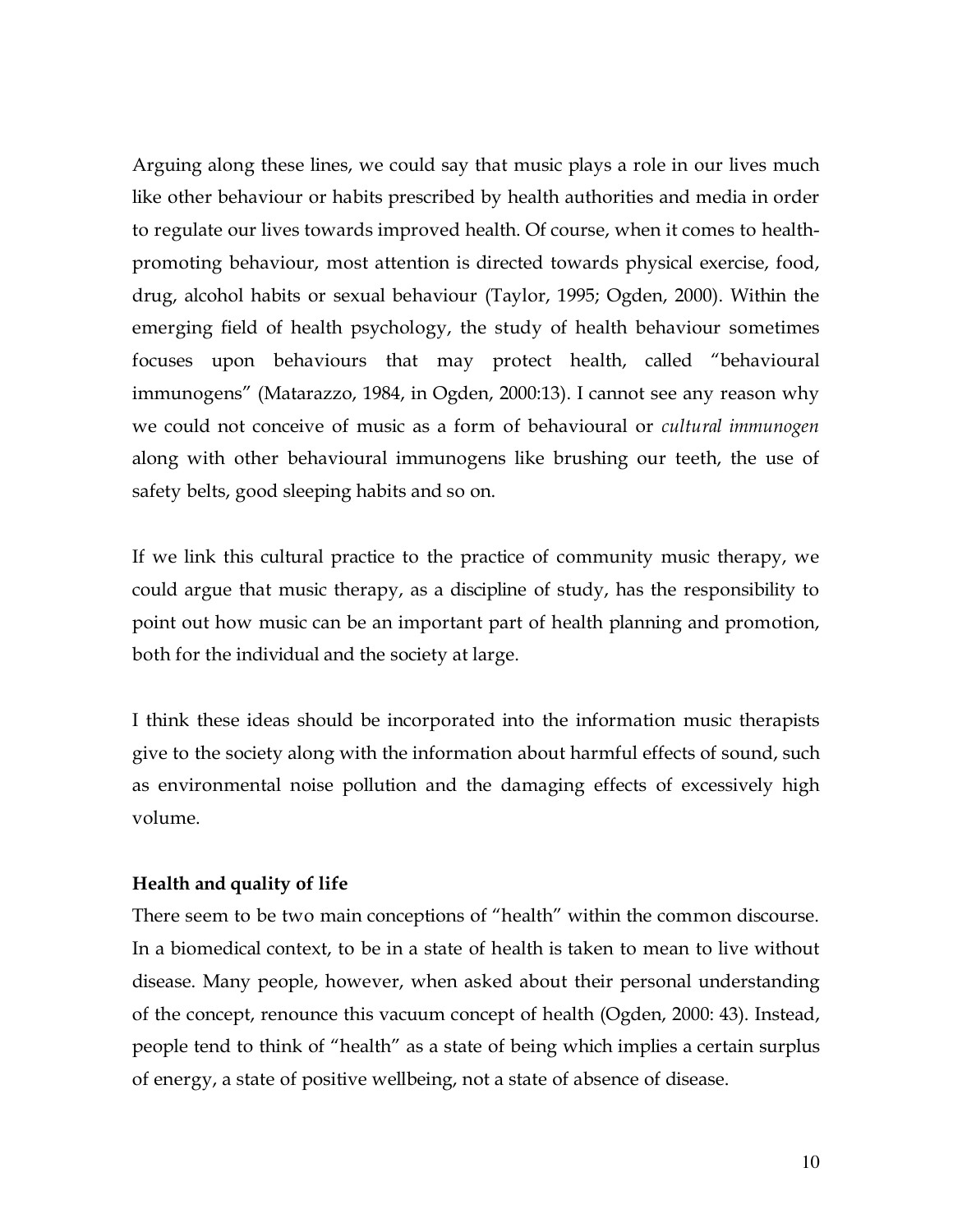This more positive sense of health tends to equate "health" with "quality of life", which is also a rather unclearly defined concept with the field of medicine and health psychology. (For a discussion, see Ogden, 2000, Chapter 14). As I have argued elsewhere (Ruud, 1998, Chapter 4; Ruud, 2001) our perception of quality of life has many subjective dimensions and it is open to values projected from various professions. The ethical orientation of each profession is based on different sets of fundamental values, and it is these values that are stressed when confronted with issues concerning life qualities. Medical doctors value and protect the body and life, social workers are concerned about democratic distribution of welfare goods, while psychologists are fundamentally concerned about human rights and dignity.

In a similar way I would suggest that music has value in relation to our quality of life. This has to do with music as a

- a) provider of vitality, i.e. emotional stimulation and expression,
- b) tool for developing agency and empowerment,
- c) resource in building social networks,
- d) way of providing meaning and coherence in life (see Ruud, 1998).

#### **A Future Music Therapy**

Maybe this is the time that music therapy to leave its marginal site to take on a more central role in society. Music therapy may come to play the same spacial politics as other groups, like new social movements, youth subcultures and identifications associated with New Age who have come to articulate alternative futures for society (Hetherington 1998).

Could it be that music therapy, in aligning with other practices of music making, could vitalize the healing, empowering, self-regulatory functions of music. Thus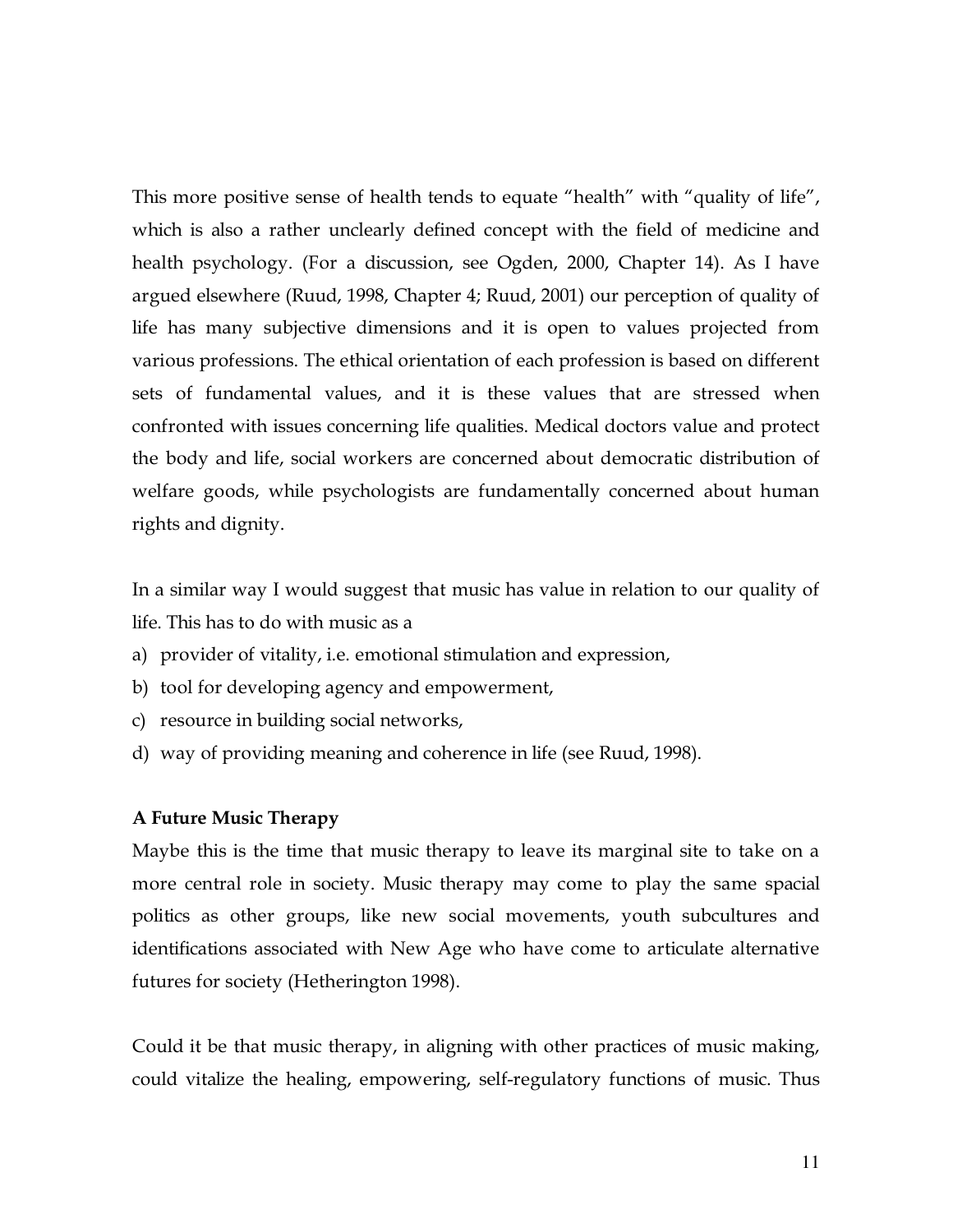music therapy could reclaim music back to the everyday life, as a central force in humanizing the culture.

#### **Literature**

- Aasgaard, Trygve 2000. "A 'Suspiciously Cheerful Lady'. A Study of a Songs Life in the Paediatric Incilogy Ward, and beyond… *British journal of music Therapy* 14 (2), p. 70-82.
- Aasgaard, Trygve 2002. *Song Creations by Children with Canser - Process and Meaning*. Aalborg, Denmark. Unpublished Doctoral Dissertation, Aalborg University, Department of music and Music Therapy.
- Ansdell, Gary 2002. "Community Music Therapy and the winds of Change A Discussion Paper. In Kenny, Carolyn and Brynjulf Stige (eds.) 2002. *Contemporary Voices in Music Therapy. Communication, Culture, and Community*. Oslo: Unipub.
- Bull, Michael 2000*. Sounding Out the City. Personal Stereo and the Management of Everyday Life*. Oxford: Berg.
- Bruscia, Kenneth E. *Defining Music Therapy*. Gilsum, NH: Barvelona Publishers. Second Edition.
- DeNora, Tia 2000. *Music in Everyday Life*. Cambridge: Cambridge University Press.
- Gouk, P. (Ed.) (2000) *Musical Healing in Cultural Contexts*. Aldershot: Ashgate.
- Hetherington, Kevin 1998. *Expresions of Identity. Space, Performance, Politics*. Laondon: Sage Publications.
- Juslin, Patrik N. and John A. Sloboda (eds.) 2002. Music and emotion. Theory and Research. Oxford: Oxford University Press.
- Kenny, Carolyn 1989. The Field of Play: A guide for the Theory and Practice of Music Therapy. Atascadero CA: Ridgeway Publishing.
- Kenny, Carolyn and Brynjulf Stige (eds.) 2002. *Contemporary Voices in Music Therapy. Communication, Culture, and Community*. Oslo: Unipub.
- Matarazzo, J.D. (1984) Behavioral Health: A 1990 Challenge for the Health Sciences Professions. In: J.D. Matarazzo et.al. (Eds.) *Behavioral Health: A Handbook of Health Enhancement and Disease Prevention*, pp. 3-40. New York: John Wiley. Here quoted after Ogden, J. 2000.
- Ogden, J. (2000) *Health Psychology. A Textbook*. Buckingham: Open University Press.
- Ruud, Even 1988. Music Therapy: Health Profession or Cultural Movement? Music Therapy: Journal of the American Association for Music Therapy 7 (1), 34 - 37.
- Ruud, Even 1990. *Musikk som kommunikasjon og samhandling*. Oslo: Solum.
- Ruud, Even 1997. *Musikk og identitet*. Oslo: Universitetsforlaget.
- Ruud, E. (1998) *Music Therapy: Improvisation, Communication and Culture*. Gilsum: Barcelona